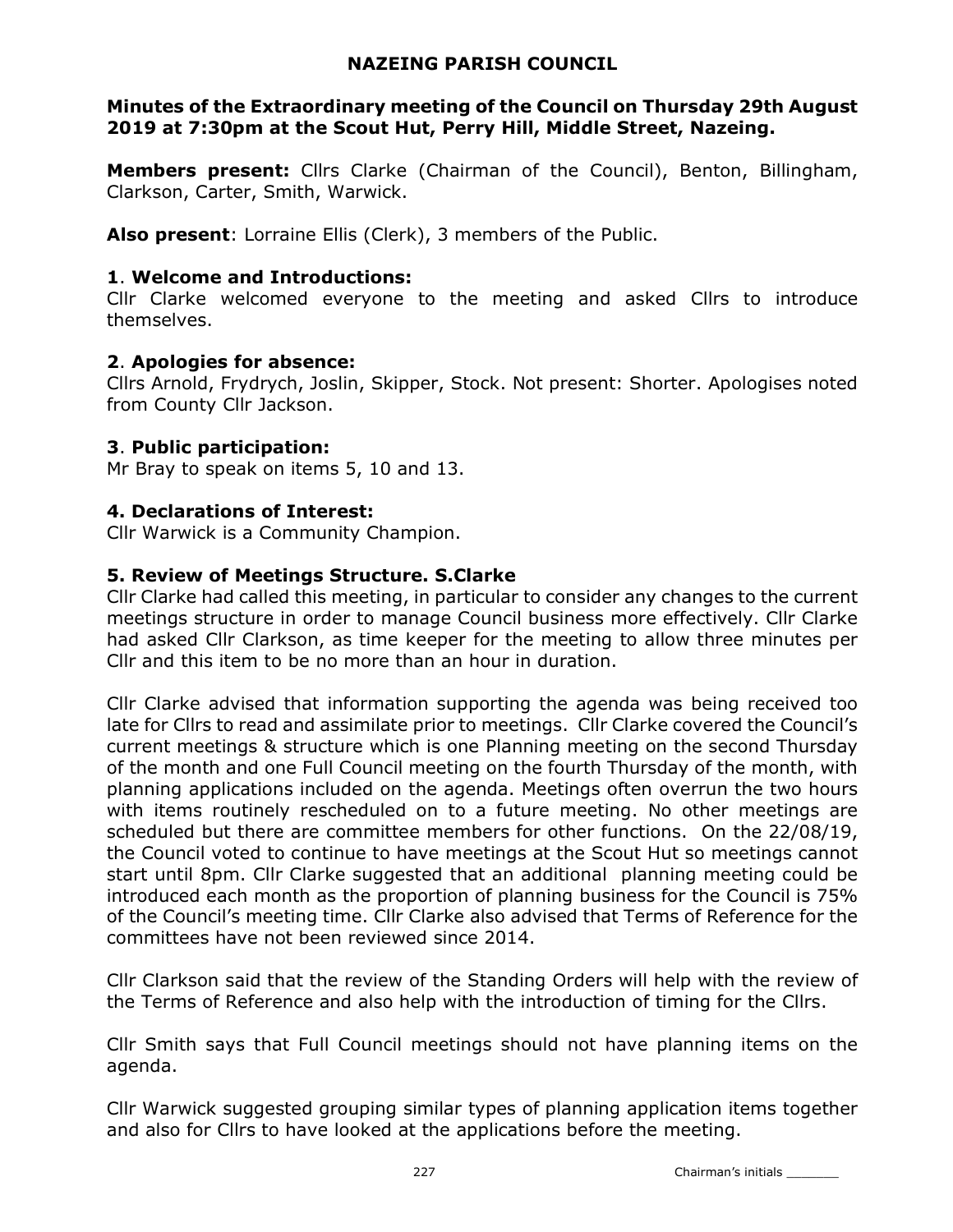Cllr Carter advised that there used to be a lot of Council meetings back in 2014, there were separate meetings for Finance, Amenities etc.

Cllr Benton said there are planning application which are for "small" changes and also those for "large developments" - the Council should be spending more time discussing the large developments and not be spending time on the smaller planning applications.

Cllr Billingham advised that there are time restrictions on when the Council has to respond to Epping Forest District Council (EFDC) with their comments on the planning applications.

Mr Bray advised that originally paper copies of the planning applications would be available at the meeting. He was concerned that there could be three Council meetings a month.

Cllr Billingham advised that if there was only one planning meeting a month, the meeting could be quite long, depending on how many planning applications needed to be considered.

Cllr Benton suggested that there may not be enough planning applications for a separate meeting and also that it may be better for Cllrs to be more concise about each application.

Cllr Carter asked Cllr Clarke if she had looked at the cost analysis of having an extra meeting a month, Cllr Clarke replied that she hadn't carried out a detailed cost analysis but a calculation based on a meeting with 20 planning applications needing two hours would be no different for two meetings with 10 items each.

Cllr Warwick asked about how much time of the Clerks time is taken up in her working week with responding to EFDC with planning application decisions and are there bespoke responses? Cllr Clarke did not know, however, meetings that last beyond two hours are likely to become unproductive.

Cllr Clarkson suggested introducing an additional Extraordinary meeting when there were too many items rather than having extra planning meetings.

Cllr Billingham suggested that it is better to have the meeting dates known in advance rather than having an Extraordinary meeting on an ad hoc basis as Cllrs may not be able to attend at short notice.

Cllr Billingham has looked at possible dates with having two Planning meetings on second and fourth Thursday of the month and the Full Council meeting on the first or third of the month. Cllr Billingham handed out the two schedule of dates of the proposed three meetings per month.

The Clerk advised that with proposal of meetings effectively almost every week, it would be difficult for her to take annual leave with an agenda, meeting and minutes being required almost every week. Also, with the previous format of Planning meeting on second Thursday and Planning meeting followed by Full Council meeting on fourth Thursday, it was combined to reduce duplication at both meetings and to ultimately save time. Cllrs also may have forgotten that a Planning meeting was cancelled in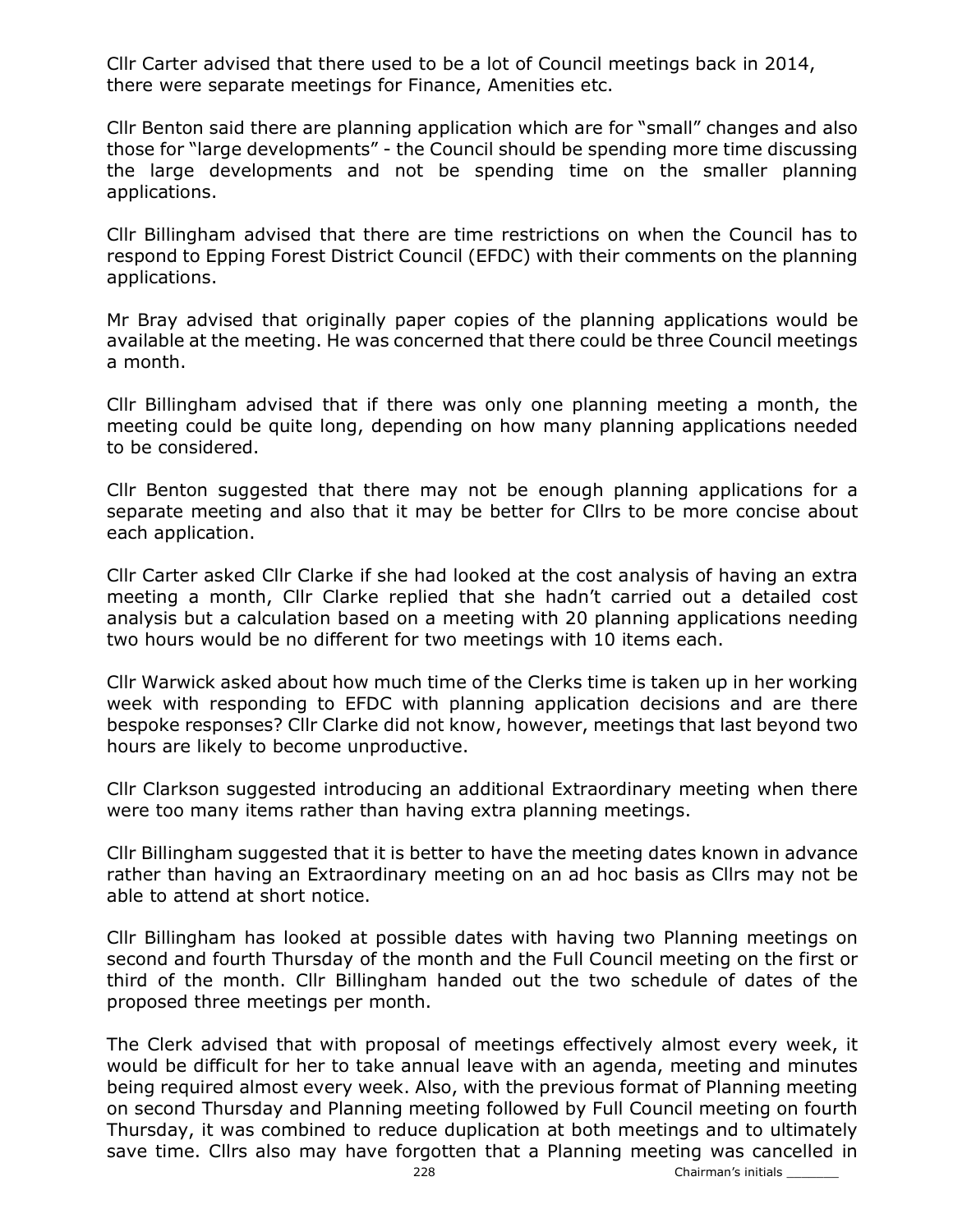August so there were more planning matters on the last Full Council meeting than normal.

Cllr Clarke noted that items have been carried over since April and whilst there was no Full Council meeting in July this year, there was a Full Council meeting in August.

Cllr Smith said that when the Council had a Planning meeting followed by a Full Council meeting this appeared to be a good idea. However, other Cllrs said there are more planning applications now than there used to be.

Cllr Warwick said the Council is losing focus on what it is discussing at meetings and believes the Council needs to have a proper structure for its meetings.

Cllr Benton asked about notice for meetings and apologies, also that Cllrs should be better prepared for the meetings. Cllr Benton was advised that three days' notice is required for the meetings and ideally apologises given as soon as possible.

Cllr Clarke proposed the two options as per Cllr Billingham's circulated schedule of dates of the proposed three meetings per month (two proposals).

Cllr Smith proposed an Extraordinary meeting as & when required.

Cllrs Carter and Warwick proposed improved time keeping and a better structure.

The options:

- Option 1 first Thursday Full Council meeting
	- and Planning meetings on second and fourth Thursday
- Option 2 third Thursday Full Council meeting and Planning meetings on second and fourth Thursday
- Option 3 meetings to remain as they are currently and have an Extraordinary meeting when needed with minimal notice
- Option 4 meetings to remain as they are currently and introduce a timing structure, with Cllrs prepared for meetings.

Cllr Clarke proposed option 1, Cllr Benton seconded the proposal. Cllrs Clarke and Benton voted in favour of the proposal, with Cllrs Billingham, Clarkson, Carter, Smith and Warwick voting against the proposal.

Cllr Billingham proposed option 2, there was no seconder, so the proposal was defeated.

Cllr Smith decided to withdrawn her proposal for option 3.

Cllr Warwick proposed option 4, Cllr Carter seconded the proposal. Cllrs Clarkson, Carter, Smith and Warwick voted in favour of the proposal and Cllrs Benton, Billingham and Clarke abstained. It was resolved that meetings are to remain as they are currently and introduce a timing structure, with Cllrs prepared for meetings. Cllr Clarkson will liaise with both Chairmen regarding this proposal. Action Cllr Clarkson.

It was agreed to review the proposal in three months after its introduction.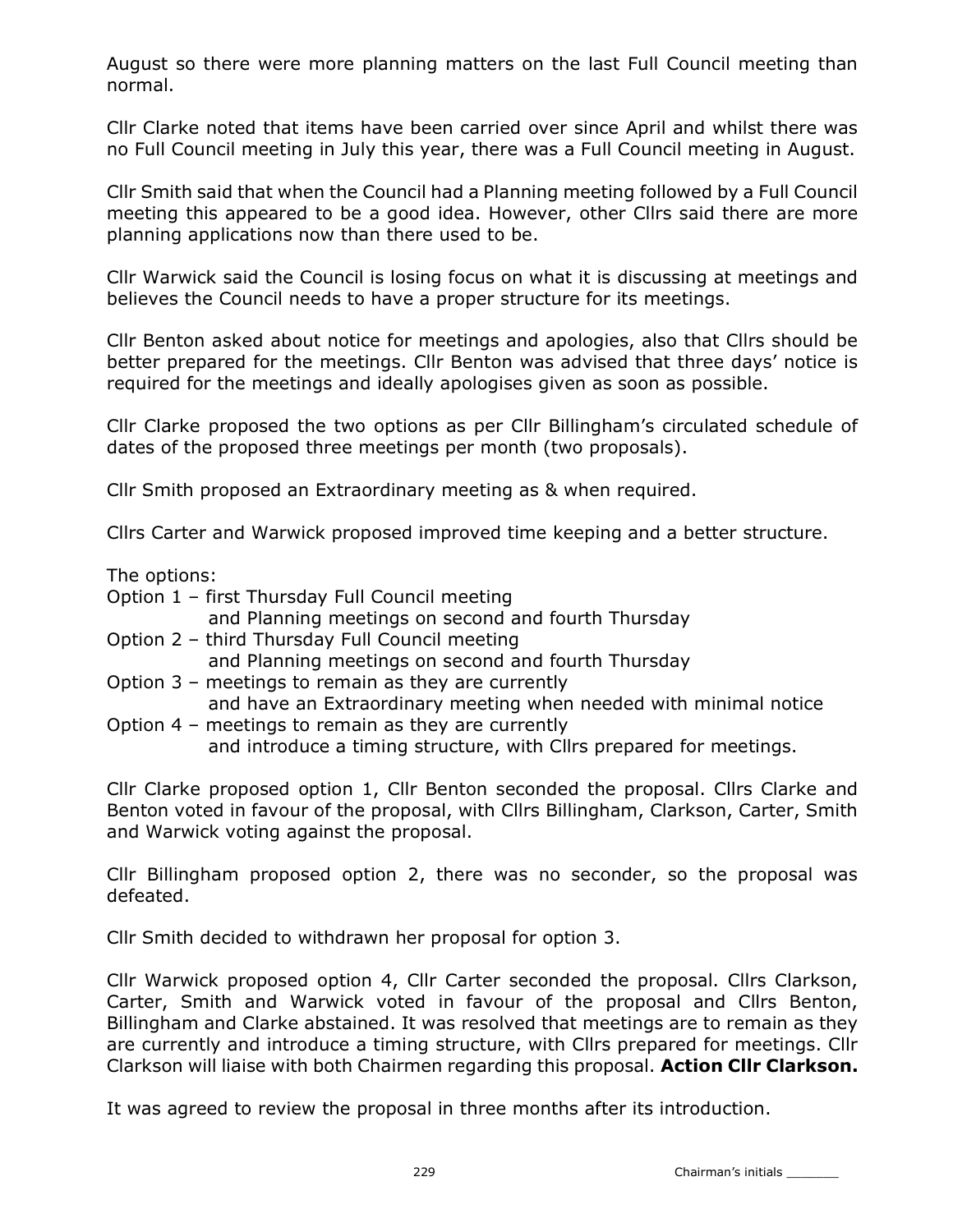# 6. Training.

a) Planning and Code of Conduct training. Cllr Clarke said that the Council should be investing in training which would support Cllrs in making informed decisions. Cllr Clarke advised that Essex Association Local Councils have no further Planning or Code of Conduct training to the end of the year. She could approach Epping Forest District Council to enquire if they can provide Planning and Code of Conduct training, alternatively, Cllr Billingham has offered to prepare a planning presentation. Cllrs present expressed positive support for these options. Action Cllr Clarke.

**b)** Essex County Council are funding Adult Mental Health First Aid Training. Cllr Warwick will advertise the training on the Community noticeboard and co-ordinate any responses, to ascertain if there is sufficient interest to run a course at Nazeing. Action Cllr Warwick.

# 7. Committee Membership:

a) It was resolved that no changes are required to the Finance committee.

b) Cllr Clarke proposed Cllr Warwick to join the Personnel Committee, Cllr Smith seconded the proposal. All Cllrs were in in favour of the proposal. It was resolved that Cllr Warwick is a member of the Personnel Committee.

Cllr Clarke proposed Cllr Clarkson to join the Personnel Committee, Cllr Smith seconded the proposal. All Cllrs were in in favour of the proposal. It was resolved that Cllr Clarkson is a member of the Personnel Committee.

# 8. External Liaison:

Appointment of the recently co-opted Councillors to serve on or liaise with various external bodies was considered as follows:

a) Following Cllr Skipper's request to the Clerk, it was resolved to remove her as a contact for the Nazeingberries Association and it was noted that no new Cllrs wanted to be appointed to liaise with the Association.

b) It was noted that no new Cllrs wanted to be appointed to liaise with the Police Consultative Committee/Local Police. Mr Compton (a resident) has offered to take any issues from the Council to a police meeting that he has recently started to attend.

c) It was noted that no new Cllrs wanted to be appointed to liaise with Flood warden and Emergency Response.

d) It was noted that no new Cllrs wanted to be appointed to liaise with Lea Valley Regional Park Authority.

e) It was resolved that Cllr Warwick wanted to be appointed to liaise with Local schools.

f) It was noted that no new Cllrs wanted to be appointed to liaise with Nazeing Community Champions.

# 9. Connecting with the Community.

a) To remind Cllrs to provide biographies information to Cllr Warwick for the Parish Council information booklet. It is understood that five biographies are outstanding. Cllrs to provide details by 14/09/19, otherwise the leaflet will not have their biographies information. Action Cllrs Frydrych, Joslin, Shorter, Skipper & Stock. Prior to the meeting, Cllr Skipper had asked for an example of what was required for the biography. Cllr Warwick will send the biography template to Cllr Skipper and answer any questions she may have. Action Cllr Warwick.

**b)** Parish Noticeboards. Cllr Clarke covered the six noticeboards - Parade, Bumbles Green, Betts Lane, New Nazeing Road nr Glassworks, Old Nazeing Road nr The Crown and North Street. Cllrs Clarke, Smith & Warwick offered to assess each noticeboard and make a proposal to the Council. Action Cllrs Clarke, Smith & Warwick.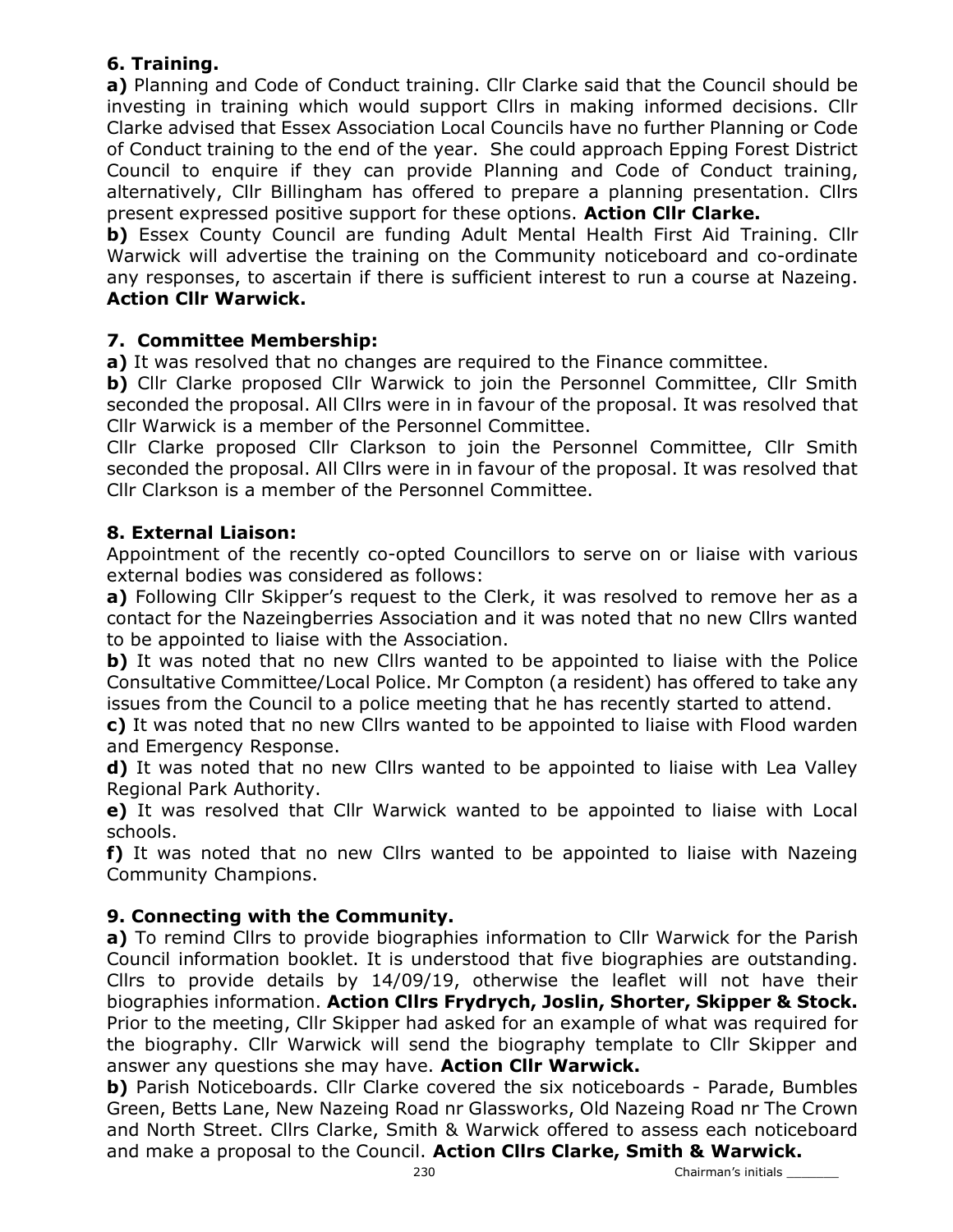# 10. Parking on Langley Green. MS

There is an issue of parking on Langley Green, which is spoiling the grass beside the footway.

Mr Bray (resident) advised that a resident had spoken to him about the parking problems on Langley Green.

Cllr Smith asked if it was possible to put railings on Langley Green? Cllr Benton suggested bollards. Cllr Warwick advised that the Council needs to know who owns the land before anything can be considered or implemented. Cllr Clarke believes this piece of land is owned by Essex County Council.

Cllr Warwick will take some photographs of the issue and the Clerk can contact County Cllr Jackson in terms of the best way forward, whether railings or bollards could be installed? Action Cllr Warwick & the Clerk.

### 11. Review Standing Orders. S.Billingham

The Standing Orders have been reviewed, updated by the working group and circulated to Cllrs before the meeting.

Cllr Warwick asked for clarity on definitions of subcommittee, advisory committee and working group.

Cllr Billingham would like to thank Cllr Joslin for his comments. All his comments are taken into account already but there are three areas which will be amended accordingly and an amendment will also be made to section 5j (the business to be include at the annual council meeting).

The Clerk advised that Cllr Skipper had looked at the proposed changes to the Standing Orders alongside Cllr Joslin's references & suggestions and she agreed with his comments totally.

The document will be amended and circulated with a view to being formally adopted at the next Full Council meeting. Action Cllr Billingham.

### 12. Review Financial Regulations.

The Financial Regulations have been updated by the Clerk to include the changes as recommended by the internal auditor, and circulated before the meeting.

The changes are to amend the description from "Annual Return" to "Annual Governance and Accountability Return" and amend the contract limit to £25,000, which is in line with model Financial Regulations and the change in legislation.

It was proposed to accept the changes made to the Financial Regulations as recommended by the internal auditor and in addition, Cllr Carter has offered to review the Financial Regulations initially by herself and she will then determine if a review by a working group is required. All were in favour. It was resolved approve the changes to the Financial Regulations, as recommended by the internal auditor.

The model Financial Regulations and the Council's Financial Regulations to be sent to Cllr Carter, to enable her to conduct an initial review. Action Cllr Carter.